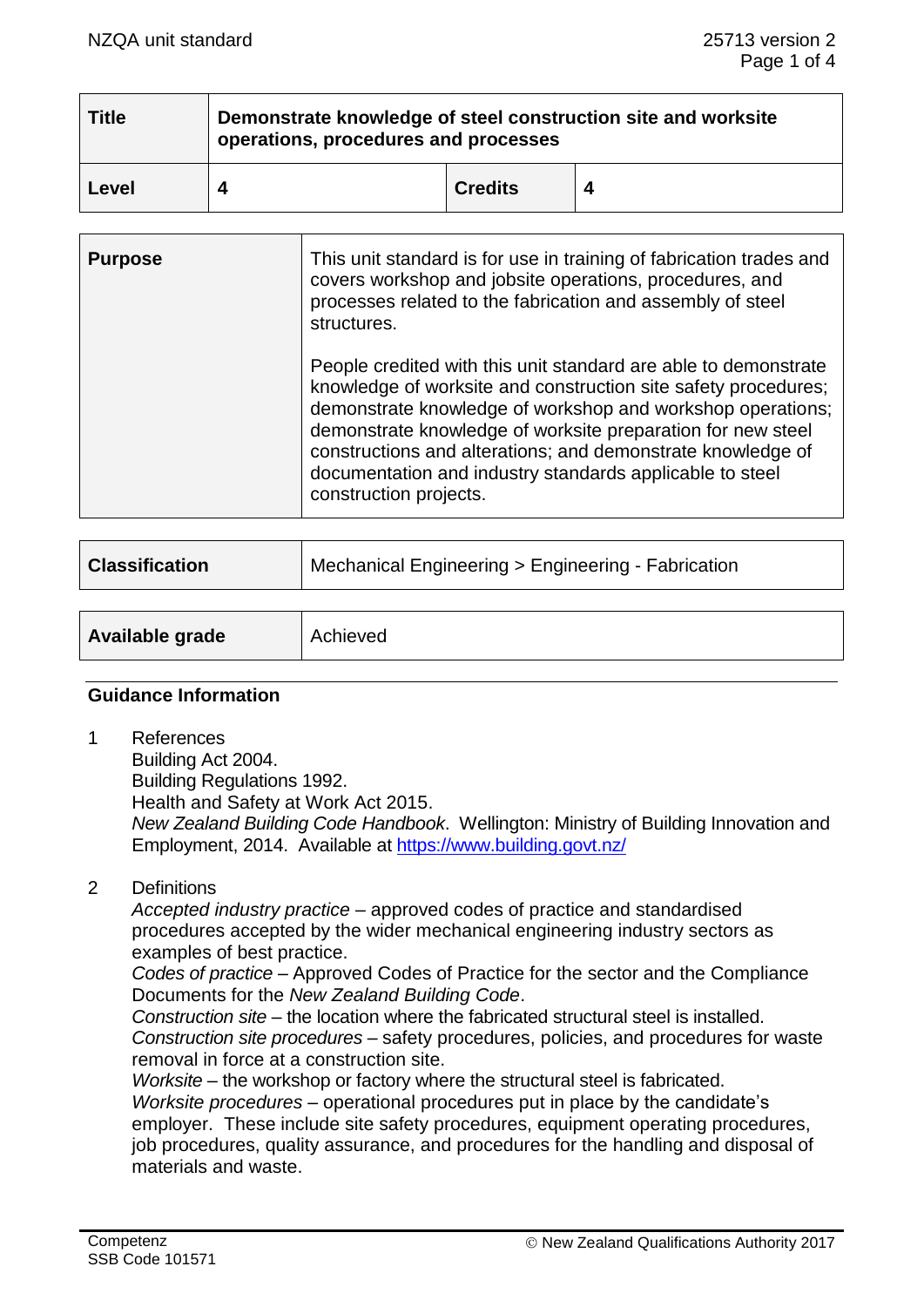# **Outcomes and performance criteria**

## **Outcome 1**

Demonstrate knowledge of worksite and construction site safety procedures.

## **Performance criteria**

- 1.1 Safety procedures are explained in accordance with the Health and Safety at Work Act and worksite procedures.
	- Range evacuation procedures; safety equipment use and location; storage of dangerous goods, flammable liquid, and dangerous gases; hazard identification and register; safe use of machines and tools; safe pathway for foot traffic; safety features; visitor/contractor safety; disposal of waste.
- 1.2 The role of the worksite safety officer is explained in accordance with worksite procedures.
- 1.3 Procedures and processes for the safety of personnel, contractors, visitors, and general public at construction site during establishment and construction are explained in accordance with Health and Safety at Work Act and construction site procedures.
	- Range site safety plans, hazard identification, toolbox meetings, individual responsibilities, waste removal, risk management strategies, working at height.

## **Outcome 2**

Demonstrate knowledge of worksite and worksite operations.

### **Performance criteria**

- 2.1 Using a plan view of the worksite, the sequence of operations from ordering through to the loading of fabricated items for delivery are outlined, and the functions of the different work areas explained.
- 2.2 Machines are identified and their purpose, capacity, and features explained in the context of the workshop.
- 2.3 The roles and functions of various occupations in the worksite are described.
	- Range Chief Executive Officer, estimator, structural steel detailer, supervisor, CAD operator.

### **Outcome 3**

Demonstrate knowledge of construction site preparation for new steel constructions and alterations.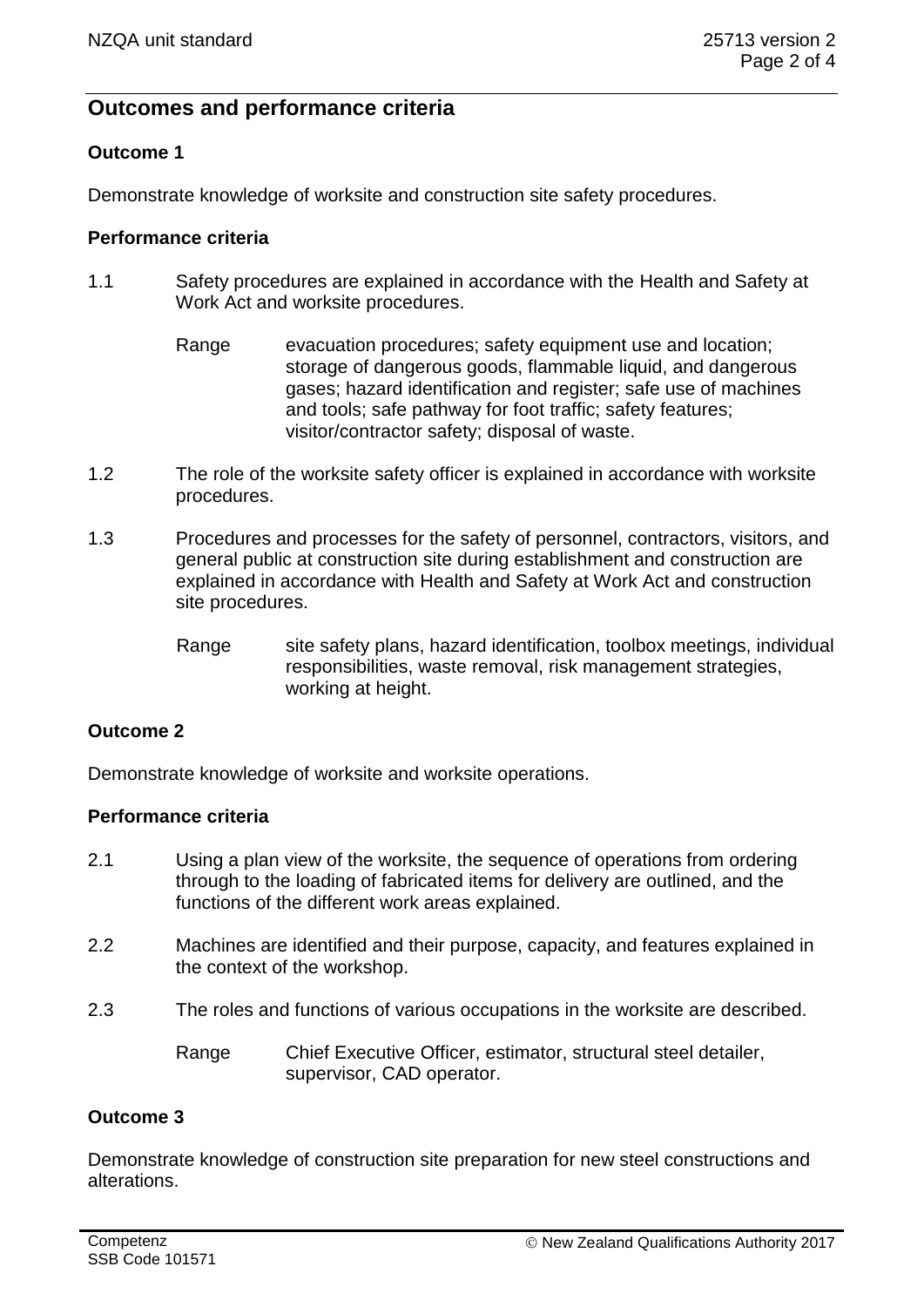## **Performance criteria**

3.1 Construction site preparation in readiness for steel construction is explained in accordance with accepted industry practice and construction site procedures.

Range pre-arrival, post arrival.

3.2 The significance and nature of interaction with the main contractor and other specialist trade contractors is explained with reference to the safety of people, project management, delivery of prefabricated items, and construction requirements.

#### **Outcome 4**

Demonstrate knowledge of documentation and industry standards applicable to steel construction projects.

#### **Performance criteria**

- 4.1 The purpose of the drawings used in steel construction industry is explained.
	- Range engineers' and architects' drawings, workshop drawings, erection drawings.
- 4.2 Codes of practice and industry standards related to structural steel construction are identified.
	- Range evidence of five codes of practice and four industry standards is required.
- 4.3 Purpose of various quality assurance documents is explained.
	- Range traceability bolts record, tightening record, on site welding record, inspection records, main contractors sign-off records, job specifications.
- 4.4 Purpose and content of a method statement for erection of structural steel on a construction site is outlined in accordance with accepted industry practice.

| <b>Planned review date</b> | 31 December 2022 |
|----------------------------|------------------|
|----------------------------|------------------|

#### **Status information and last date for assessment for superseded versions**

| <b>Process</b> | <b>Version</b> | <b>Date</b>    | <b>Last Date for Assessment</b> |
|----------------|----------------|----------------|---------------------------------|
| Registration   |                | 17 July 2009   | 31 December 2022                |
| Review         |                | 17 August 2017 | N/A                             |